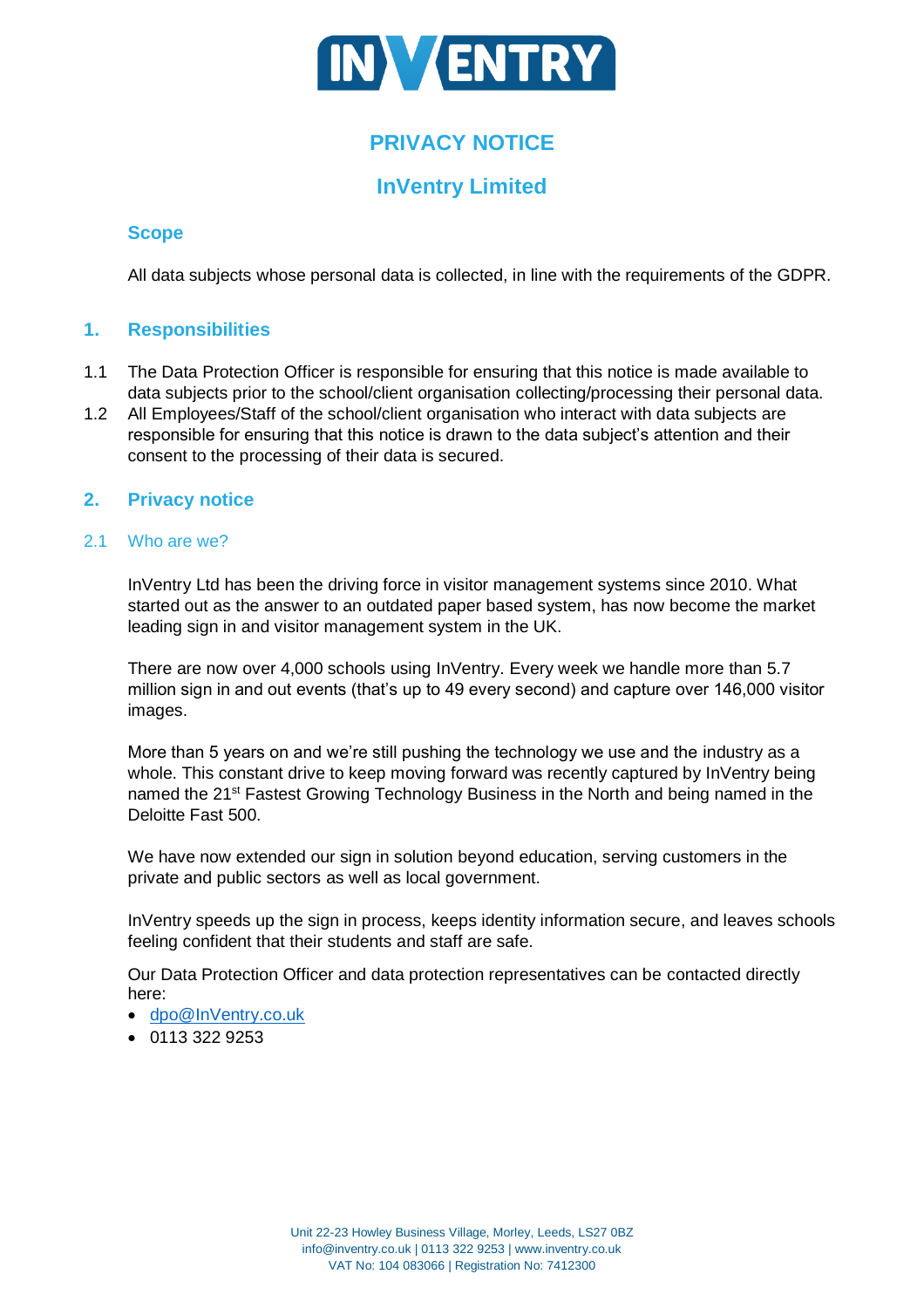

# The personal data we would like to process on your behalf is:

| The personal data we would like to process on your benams.<br>Personal data type:                  | Source (where InVentry Ltd obtained the                                                            |  |
|----------------------------------------------------------------------------------------------------|----------------------------------------------------------------------------------------------------|--|
|                                                                                                    | personal data from)                                                                                |  |
| <b>Staff</b>                                                                                       |                                                                                                    |  |
| First name*<br>Surname*                                                                            | Provided by school and extracted from the                                                          |  |
|                                                                                                    | InVentry system.                                                                                   |  |
| Time signed IN*                                                                                    |                                                                                                    |  |
| <b>Student</b><br>First name*                                                                      |                                                                                                    |  |
| Surname*                                                                                           | Provided by school and extracted from the<br>InVentry system.                                      |  |
| Form group*                                                                                        |                                                                                                    |  |
| Year group *                                                                                       |                                                                                                    |  |
| Time signed IN*                                                                                    |                                                                                                    |  |
| Time signed OUT*                                                                                   |                                                                                                    |  |
| Reason for IN/OUT*                                                                                 |                                                                                                    |  |
| <b>Visitor</b>                                                                                     |                                                                                                    |  |
| Title*                                                                                             | Provided by school and extracted from the                                                          |  |
| First name*                                                                                        | InVentry system.                                                                                   |  |
| Surname*                                                                                           |                                                                                                    |  |
| Company*                                                                                           |                                                                                                    |  |
| Photograph*                                                                                        |                                                                                                    |  |
| Vehicle registration*                                                                              |                                                                                                    |  |
| Name of host/person visiting*                                                                      |                                                                                                    |  |
| Time signed IN*                                                                                    |                                                                                                    |  |
| <b>ID badge service</b>                                                                            |                                                                                                    |  |
| This service uses a set of data identified by the Data Controller and not specified by             |                                                                                                    |  |
|                                                                                                    | InVentry Itd. By using this service, the responsibility for consent lies with the Data Controller. |  |
| <b>Support and fault resolution</b>                                                                |                                                                                                    |  |
|                                                                                                    | This is dependent on the issue identified and the work required to resolve the issue. It may       |  |
|                                                                                                    | require support to copy the whole database. Before removing data in any form, we will seek         |  |
|                                                                                                    | your additional consent to do so, either verbally or written, and take all steps to minimise its   |  |
| collection. This data is subject to a stringent internal policy and procedure ensuring that        |                                                                                                    |  |
| ownership and security of the data is recorded and maintained throughout the process.              |                                                                                                    |  |
|                                                                                                    | By design your InVentry system offers the ability to collect special category personal data in     |  |
| the form of biometric data (facial recognition/finger print recognition). If during the process of |                                                                                                    |  |
| fault resolution, we are required to download the database from your system, we will treat it      |                                                                                                    |  |
| in accordance with the process described above and in line with our data sharing                   |                                                                                                    |  |
| agreement.                                                                                         |                                                                                                    |  |
|                                                                                                    |                                                                                                    |  |
|                                                                                                    | Should you so decide, you have the ability to add customised data fields that may include          |  |
| the collection of special category personal data. As the data controller, this is your decision    |                                                                                                    |  |
|                                                                                                    | and you should be aware that this will be shared with us. We will treat it in accordance with      |  |
| the above process and in line with our data sharing agreement.                                     |                                                                                                    |  |
| <b>Marketing</b>                                                                                   |                                                                                                    |  |
| First name                                                                                         | This information will be requested from the                                                        |  |
| Surname*                                                                                           | customers on a consent basis.                                                                      |  |
| Job title                                                                                          |                                                                                                    |  |
| Email                                                                                              |                                                                                                    |  |
| Mobile                                                                                             |                                                                                                    |  |
| Landline                                                                                           |                                                                                                    |  |
| Postcode*                                                                                          |                                                                                                    |  |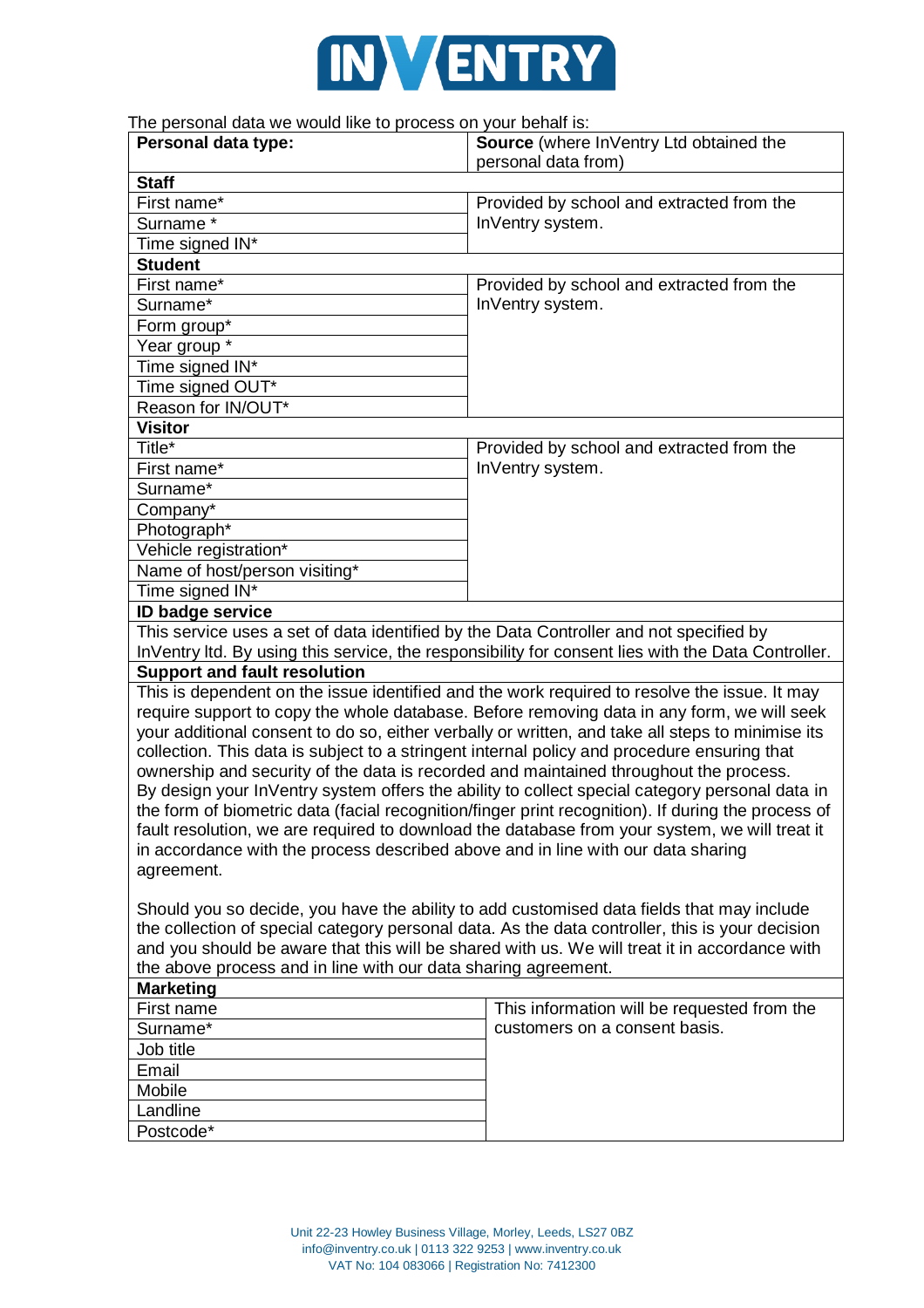

| Personal data type: | Source (where InVentry Ltd obtained the<br>personal data from)                                                             |  |
|---------------------|----------------------------------------------------------------------------------------------------------------------------|--|
| <b>SMS Service</b>  |                                                                                                                            |  |
| Mobile number       | Provided by School, extracted from the<br>InVentry System and used by the SMS<br>provider only to facilitate this service. |  |

Above fields marked with \* are required for system functionality

The personal data we collect, depending on the role, will be used for the following purposes:

- Attendance
- Registration
- Emergency evacuation
- Badge Production
- Support and fault resolution
- Marketing

Our legal basis for processing for the personal data: Article 6(1b)

- processing is necessary for the performance of a contract to which the organisation has agreed
- Section 537A of the Education Act 1996 requires schools to maintain attendance records:
- The Regulatory Reform (Fire Safety) Order 2005 England and Wales Requires an emergency evacuation plan that includes ensuring all those on site are safe accounted for.

#### 2.2 Consent

The data controller is consenting to this privacy notice through the lawful processing condition of performance of a contract, upon the purchase of any of the following licenses; InVentry Anywhere, maintenance or integration. You are giving InVentry Ltd permission to process the personal data supplied specifically for the purposes identified. In doing so, InVentry Ltd must assume that the data has been collected under the terms identified in Article 6 'Lawfulness of processing' of the General Data Protection Regulation.

Where consent is required for InVentry Ltd to process both types of personal data, it must be explicitly given. Where we are asking you for special category personal data we will always tell you why and how the information will be used.

You may withdraw consent at any time by contacting the Data Protection Officer at InVentry using the contact details above.

#### 2.3 Disclosure

InVentry Ltd will not release the information to any third party unless the request is subject to legal obligation without obtaining the express written authority of the partner who provided the information.

## 2.4 Retention period

Your InVentry system will process personal data for the following periods:

- Primary pupils In line with the school/organisations data retention policy
- Secondary pupils In line with the school/organisations data retention policy
- Staff In line with the school/organisations data retention policy
- Visitors In line with the school/organisations data retention policy
- Marketing Until consent is withdrawn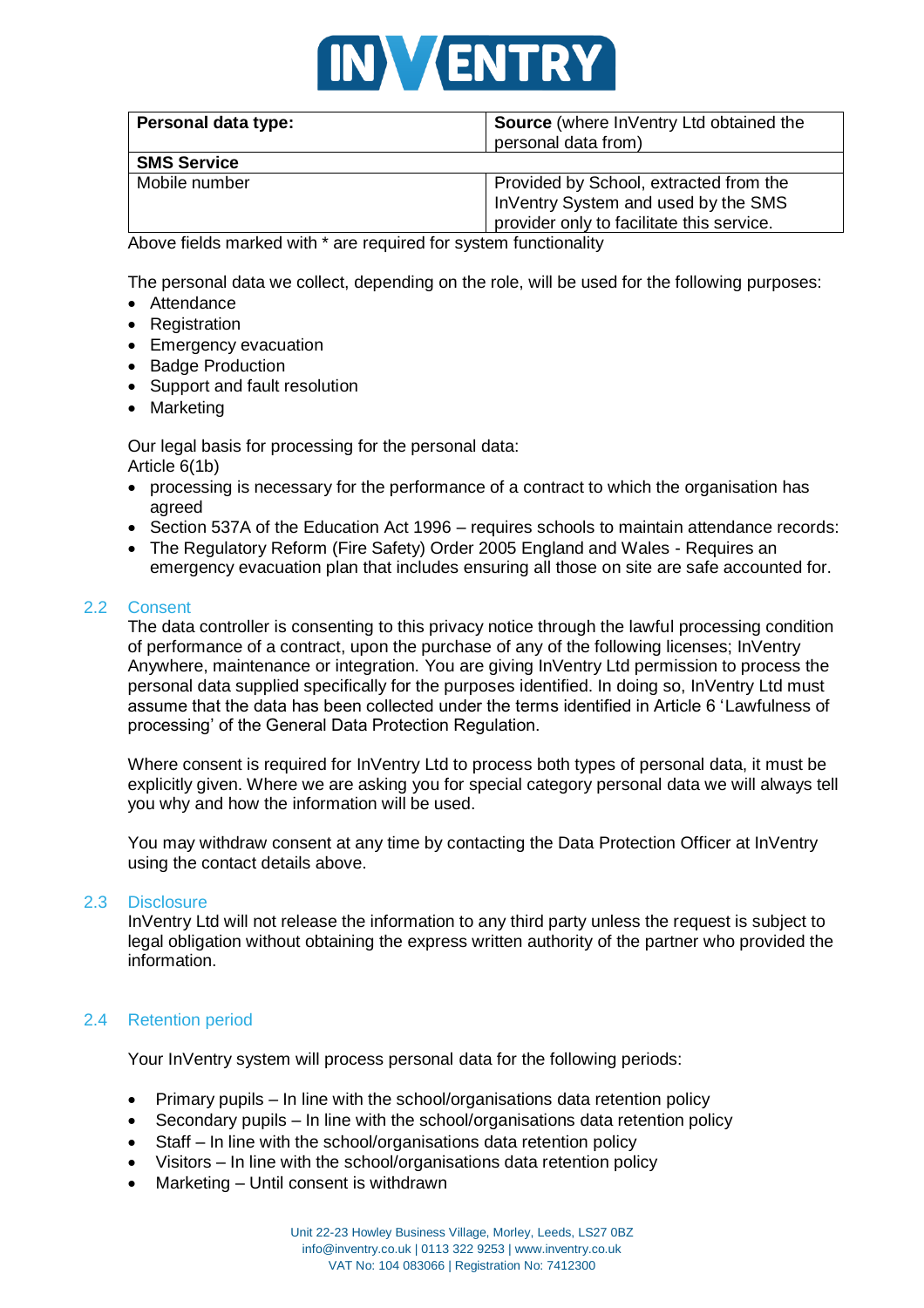

### InVentry Anywhere Evacuation system

• Staff/Primary pupil/secondary pupil/visitors – Until 23:59:59 on day of attendance at site.

## ID badge creation service

Any personal information supplied will be processed and stored as follows:

- Up 24 hours InVentry Ltd tier 1 cloud storage facility.
- 51 days from dispatch of order, stored on local area network at our head office to enable completion and confirmation of order.

### SMS Service

- $\bullet$  InVentry system  $-30$  days
- SMS service provider 6 months
- Telecom service provide  $-12$  months

The message and the number are stored for the above time frames by the SMS service provider for legitimate business reasons and the Telecom service provider as this is regulated under the Investigatory Powers Act 2016.

For more information on storage and processing security, please contact InVentry Ltd using the details above.

### 2.5 Your rights as a data subject

At any point while we are in possession of or processing your personal data, you, the data subject, have the following rights:

- Right of access you have the right to request a copy of the information that we hold about you.
- Right of rectification you have a right to correct data that we hold about you that is inaccurate or incomplete.
- Right to be forgotten in certain circumstances you can ask for the data we hold about you to be erased from our records.
- Right to restriction of processing where certain conditions apply to have a right to restrict the processing.
- Right of portability you have the right to have the data we hold about you transferred to another organisation.
- Right to object you have the right to object to certain types of processing such as direct marketing.
- Right to object to automated processing, including profiling you also have the right to be subject to the legal effects of automated processing or profiling.
- Right to judicial review: in the event that Organisation Name refuses your request under rights of access, we will provide you with a reason as to why. You have the right to complain as outlined in clause 3.6 below.

All of the above requests will be dealt with in line InVentry Ltd's Subject Access Procedure and will shared with the customer should a request come from directly a subject.

#### 2.6 Complaints

In the event that you wish to make a complaint about how your personal data is being processed by InVentry Ltd or how your complaint has been handled, you have the right to lodge a complaint directly with the supervisory authority and schools/organisation's data protection representatives.